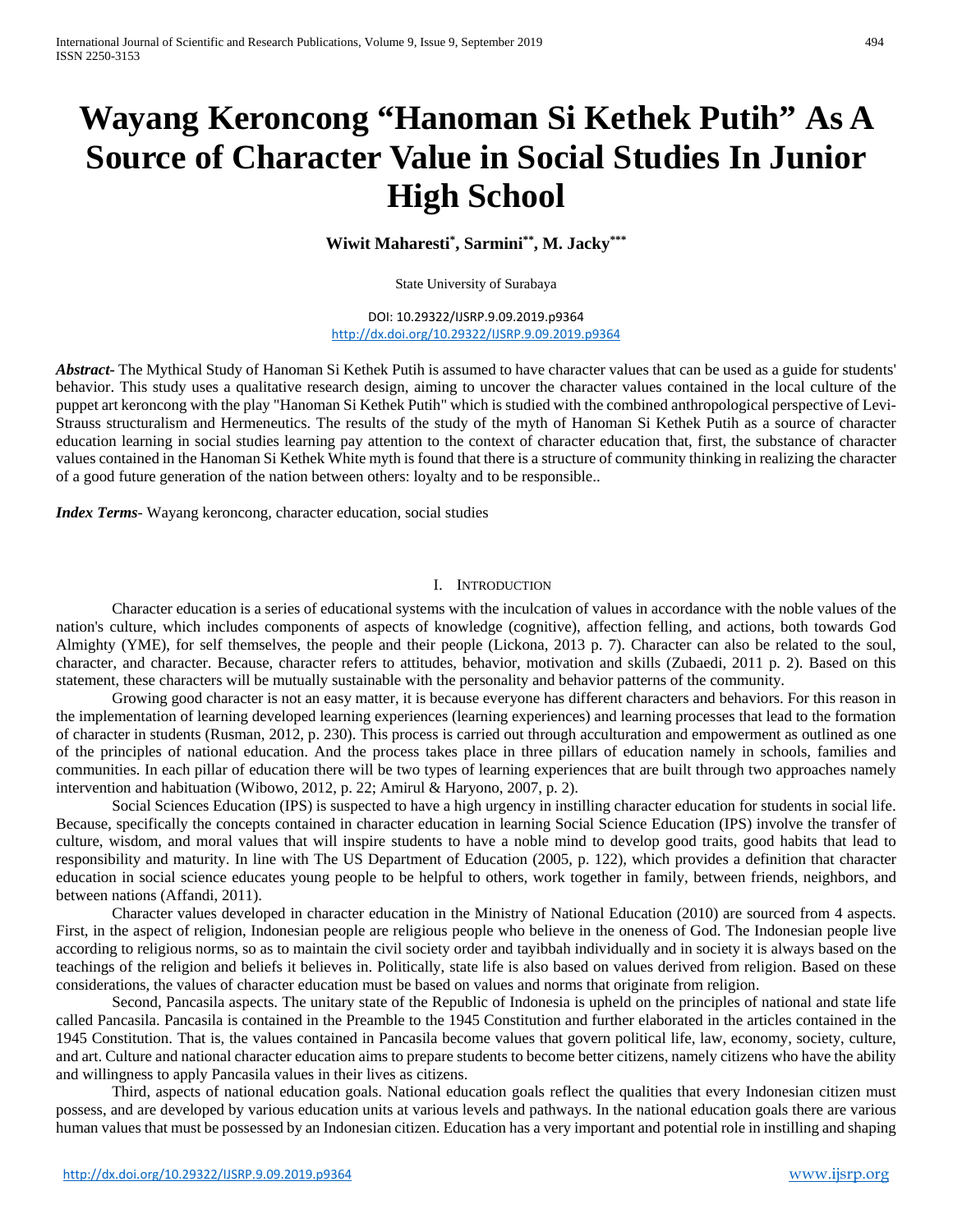the character of students. Therefore, the goal of national education is the most operational source in the development of character education compared to the other three sources of character value.

Fourth, Cultural aspects. It is a truth that no human being lives in a society without being based on cultural values recognized by the communities in which they live. Culture is a complex thing which consists of a variety of knowledge, beliefs, arts, morals, laws and customs in shaping a series of community activities Cultural values are used as a basis in giving meaning to a concept and meaning in communication between members of the community. Such an important cultural position in people's lives requires that culture be a source of value in cultural education and national character.

Customs that develop in a society are a culture that must be preserved in the first place and can be used as a source of community character values (Gibran, 2015, p. 5). Preservation of local culture needs to be done considering the local culture and traditional arts are national wealth that reflects national identity. People need to have a sense of patriotism and nationalism. Therefore, the love of the motherland is the core of individual cultivation and socialist core value practices in carrying out patriotic traditions (Ma, 2017). Based on this it is important to pass down local culture and traditional arts so that the younger generation does not lose the identity of its people.

Wayang keroncong is a native local culture of Surakarta which can be used as a source of learning and a source of character value. Keroncong puppet has a uniqueness that is not possessed by other modern puppets (wayang village next door and wayang sandosa). The popularity of wayang keroncong in the Central Java region is on the rise. Not only in Central Java, but also to the surrounding area and abroad.

Wayang keroncong can be used as a source of character values in Social Sciences (IPS) learning because Dalang Ki Dwi Gendut is more often raised Hanoman plays in various performances. Hanoman's heroic, ingenious and energetic character reflects the expected character of the younger generation. Although sometimes nosy, stubborn and like to try new things, but Hanoman has a responsible spirit and never give up high. This Hanoman figure is closer to the younger generation compared to other puppet plays.

This study focuses on the substantive values of the characters found in the Hanoman White myth. The purpose of this research is to expose the values of characters in the Hanoman White myth to become the source of character values in IPS learning in schools.

#### II. THEORITICAL FRAMEWORK

## 2.1 Study of the Substance of Character Values in Local Culture

Asmoro (2005) explained that traditional art is essentially a representation of noble culture. Traditional art has long been a powerful educational medium in shaping the character of its people. In Central Java, in almost all traditional performing arts, aside from functioning as offerings, it also contributes to the enlightening character of the community (Emerson, 2018, p. 1). Keroncong puppet art with the play "Hanoman Si Kethek Putih" is a local cultural innovation Surakarta has a character value that can be actualized in real life.

The Ministry of Religion of the Republic of Indonesia defines character as a personal trait that is inherent in a person and can be seen from individual behavior that is unique (Mulyasa, 2011). Character is the character, character, character, or also a person's personality that is formed from the internalization of various virtues that are believed and underlies the person's perspective, thinking, attitude, and way of acting. These virtues consist of a number of values, morals, and norms such as honesty, courage to act, trustworthy, respect for others (Ministry of National Education, 2010).

Lickona (2013, p. 25) argues that a person's personality can be formed through character education that results will be seen in one's actual actions. Society needs value education to survive and thrive in filling the void in the self. According to Lickona, there are 3 components that form a good character. Among others, moralmoral knowing (knowledge), moral feeling (moral feelings), and moral action (moral actions). The values developed in character education in the Ministry of National Education (2010) were identified from sources including Religion, Pancasila, Culture, and National Education Objectives

Based on the four sources of values, a number of values were identified in the Central Javanese traditional culture for character education. Keroncong puppet art is a modification of wayang purwa art combined with keroncong music. The art of wayang purwa is referred to as wayang kulit purwa. The word purwa (first) is used to distinguish this type of puppet from other shadow puppets. Many types of shadow puppets ranging from wayang wahyu, wayang sadat, wayang gedhog, wayang kancil, wayang pancasila and so on. Purwa means the beginning, wayang purwa is estimated to have the oldest age among other shadow puppets. The possibility of news about the existence of wayang kulit purwa can be seen from the existence of inscriptions in the 11th century during the reign.

The practice of puppet shows has continued to be renewed. The renewal is intended to maintain the existence of wayang in the current era of globalization. Some of these can be called major renewals, for example when the puppet arm is changed to be more flexible to move.barrel is Pelog now also widely used, where in the past it only usedbarrel slendro. Animal-shaped puppets began to be widely used, not only animals but also trees and buildings to facilitate interpretation. As well as the use of electricity which replaces oil lamps (Emerson, 2018 p. 29).

According to Mansyur Ramly (2010, p. 4), education is a conscious effort to develop students' potential optimally. That conscious effort must not be released from the environment of the students in existence, especially from the cultural environment, because the students live inseparably in their environment and act according to their cultural norms. Education that is not based on that principle will cause students to be uprooted from their cultural roots. When this happens, then they will not know the culture well so that he becomes a "stranger" in the cultural environment. Aside from being a stranger, what's even more worrying is that he doesn't like his culture.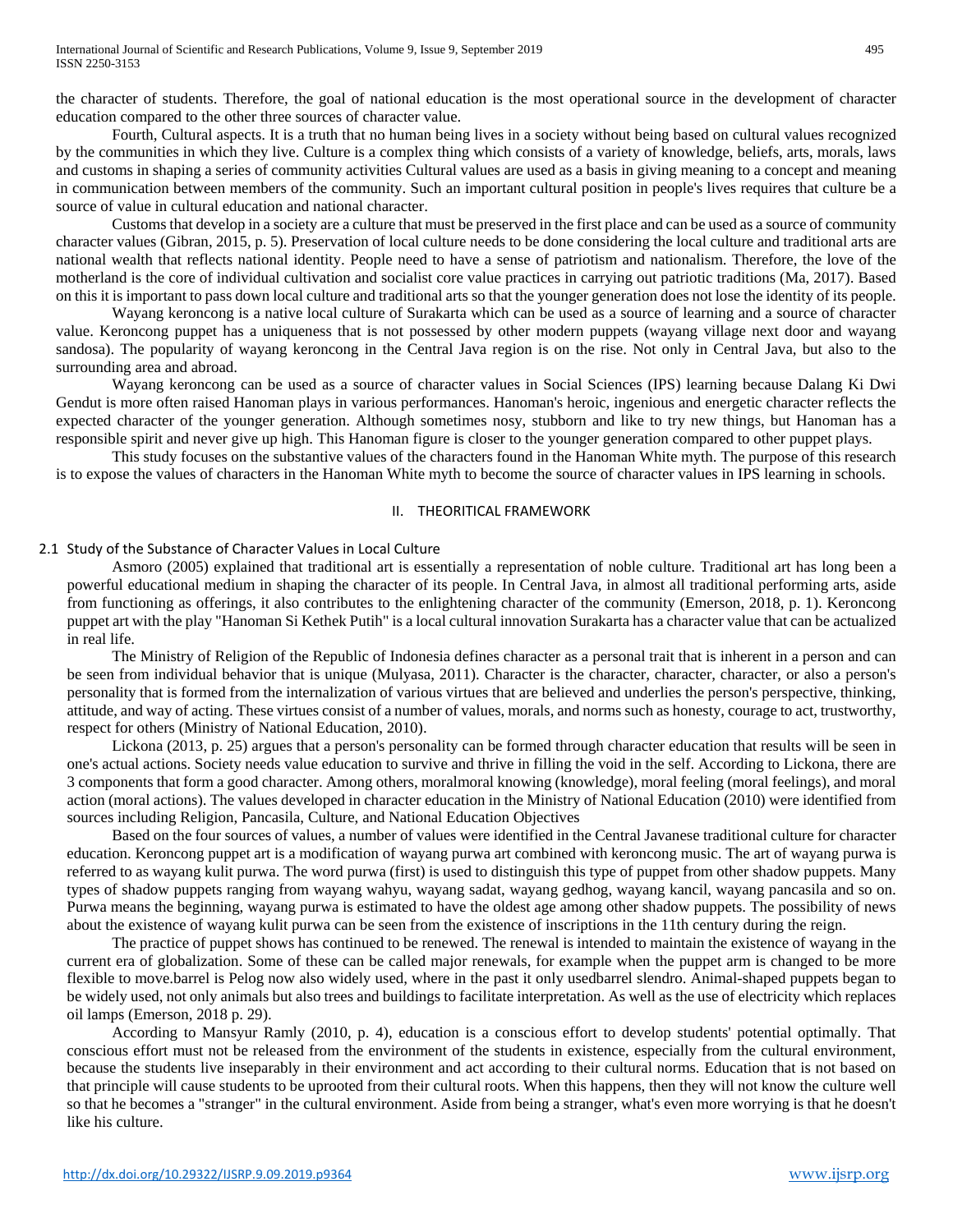According to Sayuti (2010), artworks are basically the results of interpretations of life carried out by artists in and through the creative process. Creating a work of art: dance, music, literature, for example for artists, is essentially the same as behavior (which is inseparable from ngelmu, not "science," because ngelmu iku kalakone kanthi laku), that is, behavior in interpreting the reality of life and its evaluation of it. Thus, for the artist, the creative process is also a "learning process". And therefore, in art it is possible to have meaning that is in contact with how people feel, think, behave, and act on both the plains of personal reality and socio-cultural reality.

# 2.2 The Substance of Hanoman Character Based on Levi Strauss-HermeneuticReview Structuralism

Structuralismhas different basic assumptions from other schools of thought in anthropology. There are four important assumptions, among others. First, various social activities and their results, such as fairy tales, ceremonies, kinship and marriage systems, patterns of residence, clothing and so on, can be formally referred to as languages, signs or symbols that convey certain messages. Therefore, there is obedience (order) and repetition (regularities) on various phenomena.

Second, structuralism assumes that in humans there are basic potentials that are genetically inherited. Thus, this ability exists in all normal humans, namely the ability to structure (structuring), arrange structures or attach a certain structure to the symptoms that it faces. Third, faithful relations - relationships at a certain point will form the meaning of a term, and synchronously will show relationships between cultural phenomena that will determine the meaning of the phenomenon. Fourth, every relation in the structure can be simplified intooppositionbinary opposition) which has at least two meanings (Ahimsa, 2012, p. 66-70)

Starting from the assumption above, the researcher wants to prove and confirm Levi Strauss's statement by analyzing the value of the Local Culture Character of Keroncong Puppet Art with the play "Hanoman Si Kethek White ", as the first problem statement. As a consequence, this study follows Levi Strauss's structural analysis procedure, which is the task of a researcher to find order in the Local Culture of Wayang Keroncong Art with the play "Hanoman Si Kethek Putih" through a model or conceptualization in the form of the content structure of the story.

This study seeks to find order through models revealed (revealed) to make it easier to analyze meaning. So that every meaning that wants to be expressed. Disclosure of the meaning of the message in the Local Culture of Puppet Art Keroncong with the play "Hanoman Si Kethek Putih", with the main character Hanoman, used as a model of character education in learning Social Sciences (IPS). This research attempts to incorporate the cultural dimension into the education paradigm.

Hermeneutics is the art and theory of understanding and interpretation of both linguistic and non-linguistic symbols. Language is a manifestation of reality which is used to appreciate all forms of life phenomena. This study tries to understand the overall meaning and substance of the character values contained in the local culture of puppet art Keroncong with the play "Hanoman Si Kethek Putih" through understanding the parts in advance in depth and comprehensively (Sumaryono, 1999).

Understanding the text of the wayang keroncong transcript with the Hanoman play in a whole and complete mindset needs to place the text in a broad context and involve other texts to co- exist. To get the right understanding, you need to understand the coherence of the meaning of the whole and the partsfirst. Understanding the hermeneutic approach is necessary because a message will "evaporate" when there is a fusion between the text and the reader's thoughts. The author no longer has full authority on his own work after his work has been read by others (Sumaryono, 1999 p. 51).

Understanding or basic understanding (basic understanding) is referred to as sache, or the subject of the theme of the conversation. The inherent cache is in every reading or dialog process. In this sense theprocess is sache no longer focused on generating the original intent of the author of the text, but rather focusing on the subject matter of the debate which is often different from the original intent of the original author of the text. Traditional hermeneutics, has the primary goal of arousing the author's original intent (Sumaryono, 1999. P. 51).

## III. METHOD

This study used a qualitative research design, aiming to uncover the character values contained in the local culture of puppet art Keroncong with the play "Hanoman Si Kethek Putih" which was studied with the combined anthropological perspective of Levi-Strauss structuralism and Gadene Hermeneutics. The study of character values is revealed through the structural perspective of community thinking, especially the ethics of Indonesian culture.

## IV. RESULT AND DISCUSSION

This research is examined with the perspective of the combined anthropology of Levi-Strauss and Hermeneutic Gadamer structuralism. The study of character values is revealed through the structural perspective of community thinking, especially the ethics of Indonesian culture. Understood texts include things such as written or verbal communication, and musical visual arts. The study of this text is carried out with direct appreciation and meaningful rational understanding.

This research was conducted through a documentation study of the mythical story of Hanoman Si Kethek Putih. The first step in the analysis shown by Levi-Strauss is to cut the Hanoman myth into episodes. Each episode contains a description of something that is considered important in the lives of Indonesian people. Following in the footsteps of linguists, it is necessary to get units called myths or stories. Cerithemes are then arranged syntagmatically and paradigmatically. Ceritheme can be in the form of words, phrases, sentences, paragraphs that indicate a certain meaning.

This story can describe experiences, traits, interactions, etc. Which is considered important for analysis. From this method the ceritheme will contain the same and not the same relations. The subsequent interpretation of the meaning of myth depends on the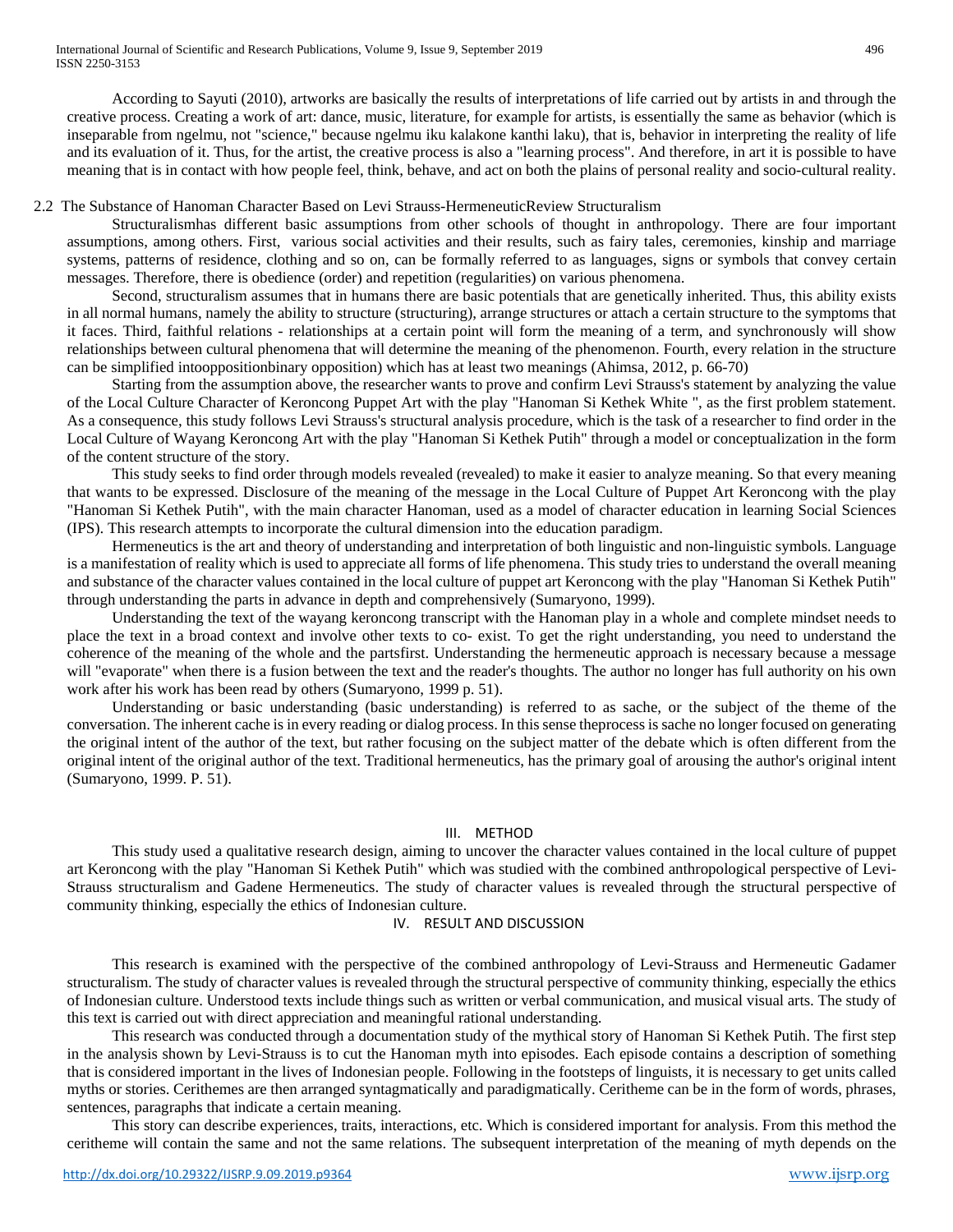overall relationship between the characters that have been obtained, as well as the referential and contextual meaning of the elements in the story with the socio-cultural context of Indonesian society. After reading and understanding the entire text, the myth is divided into several episodes. The meaning of each episode depends on the whole text. Therefore the interpretation of meaning according to the structural analysis of hermeneutics in an episode refers to something that is outside the story regardless of the position of this episode in the whole story.

# Episode I (Hanoman Sent to Deng into the State of Alengka)

In this episode tells that Hanoman in his interview story is a good example of loyalty. The figure of the Hanoman knight in the Ramayana story of the White Rabbit Hanoman, is a reflection of the nation's servant who carries on his duty by holding on to the values of responsibility. Hanoman began to feel happy when Semar was present with the gentle breeze and cold breeze when he appeared, bringing in a million emotions and pleasures. Enjoy, smell, and mix in one sense. But the joy can only be enjoyed for a moment. Hanoman was ordered to devote his life of service to Sri Rama Wijaya.

Hanoman was sent by Sri Rama Wijaya to look for the beloved Goddess abducted by Ravana, King Alengka. Sri Rama Wijaya believed in Hanoman loyalty and responsibility, thus trusting him to be a dutiful. Hanoman in holding the trust as the messenger of Sri Rama Wijaya was tested by the presence of a barbarian from his own cousin, causing war between the two. In addition, Hanoman was tested while traveling to Alengka. At the time of Hanoman's journey to an arid region, there was no such thing as a deserted, hot, dusty desert. In one corner, there is a very beautiful cave called Windhu Cave. Windhu Cave is the home of a beautiful beautiful concubine of Rahulana Goddess Ravana who was assigned to guard the border of Alengka State. The Hanoman followed by some monkey soldiers entered and stopped in the cave for a brief rest.

Hanoman's attitude in carrying out Semar's command to devote himself to Sri Rama Wijaya, and carrying out his duties as a delegation by his visit, shows the high value of character in upholding the dignity and dignity of Sri Rama Wijaya and his country of origin. If you made a series of ceritheme in episode Hanuman was sent to dutha to the state of ALengka from the figure in question can be seen in the following series :



From this series, it is known that there are transformations in these stories. In the story of the knowledge to be transformed, found paired opposition and elements that unite the couple. Semar gave an envoy to Hanoman to devote himself to Sri Rama Wijaya as a senopathy. Hanoman willingly obeyed Semar's orders to be loyal servants of Sri Rama Wijaya. Semar is a noble figure, possessed of great wisdom, so that it is considered as a guide in achieving the perfection of life.

After devoting herself with joy, Hanoman was sent by Sri Rama Wijaya to become a dutha by seeing the state of Dewi Sinta in Alengka. As a servant with the spirit of knighthood and high loyalty, Hanoman was willing to meet the messenger of Sri Rama Wijaya without heeding the danger that might lurk him. In this case Raden Sri Rama Wijaya opposes Hanoman who was given a messenger, the two oppositions are reunited with the same element, Dewi Sinta.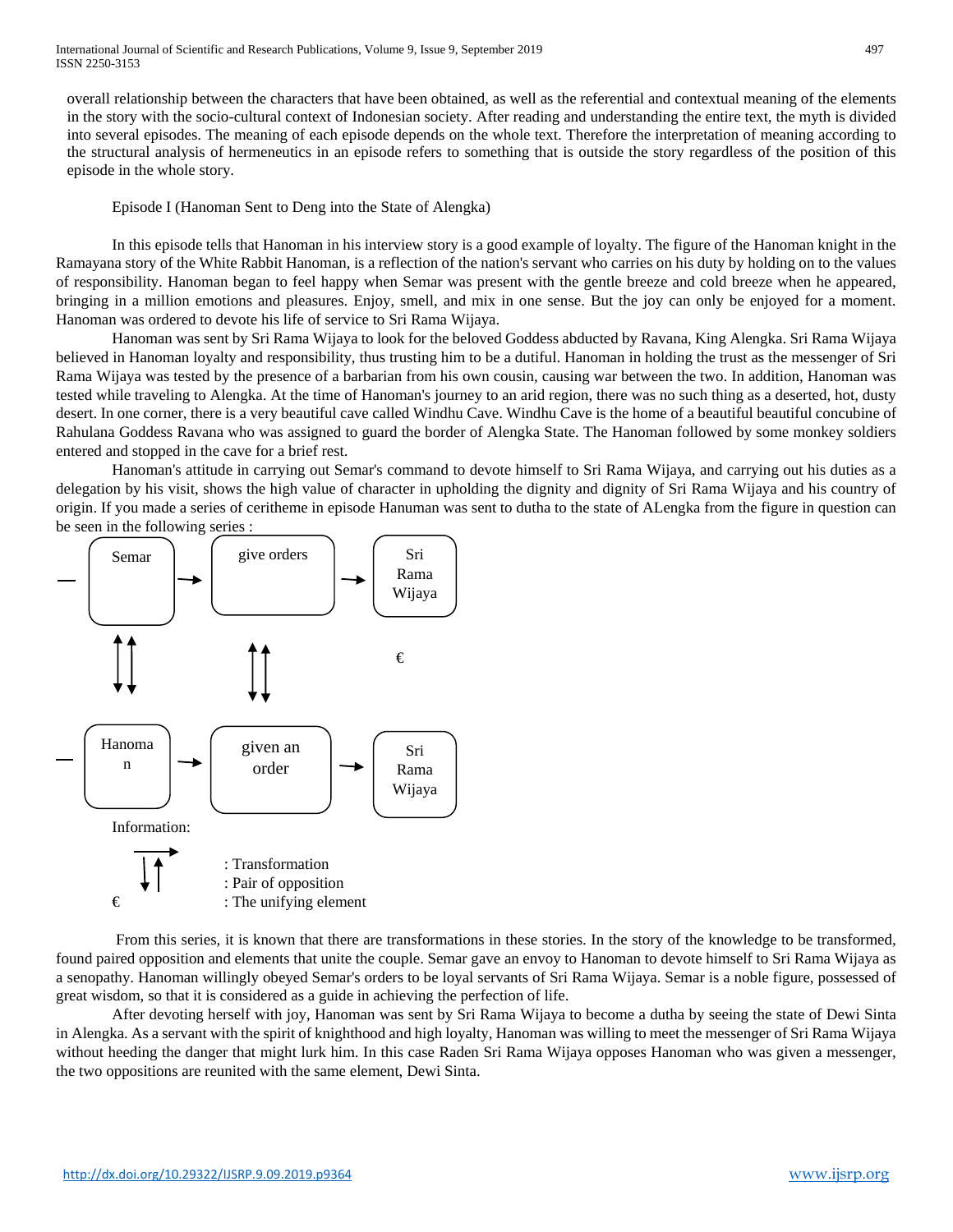Episode II (Hanoman Goes to Goddess Shinta)

This episode recounts the Hanoman figure given by Sri Rama Wijaya as the White Death Father. That is, a servant of Sri Rama Wijaya's servant has a strong desire to seek Goddess Shinta. Hanoman is fearless in the face of obstacles and obstacles that endanger him. The journey that Hanoman traveled was extremely difficult, but thanks to his ability and determination he eventually reached his destination, the Royal Algerian Kingdom.

The goddess Sayempraba knew that Hanoman was the ambassador of Sri Rama Wijaya, welcoming the arrival of Hanoman and the monkey soldiers by providing fruits and drinks. But all food and drink by Goddess Sayempraba had previously been poisoned. Hanoman and his soldiers were hungry and thirsty for all the food and drink they had available. Shortly after enjoying the meal, Hanoman and the monkey soldiers were shocked that they had become blind. Even though the eyes could not see, they continued their journey to Alengka, completing the mission to meet the Beloved Goddess. The temptation did not influence Hanoman's determination and desire to carry out his duties and responsibilities. The series of Hanoman episodes tells the Goddess of Shinta from the characters she talks about in the following series:



 $\epsilon$  : The unifying element

Based on the above sequence, it is known that there are transformations in these stories. In the story of the knowledge to be transformed, found paired opposition and elements that unite the couple. Dewi Sayempraba became a third party who was a Hanoman teaser in carrying out her duties as a dutha, in order to undo going to Alengka and betraying Sri Rama Wijaya. Therefore this episode also explains that every pure intention will surely be surrounded by the temptation to deflect good intentions with bad intentions. There will be an antagonistic role which will incite a conscience to commit despicable acts in this life.

Dewi Sayempraba is a concubine of Rahwana who has the duty to guard the Alengka border. In this opposition Hanoman and Dewi Sayempraba were brought together with the same element, which had loyalty. This episode shows the character's value of Responsibility. Because it tells the persistence of Hanoman to continue to carry out the mission without caring aral transverse before him.

Based on a series of stories that have been shown above, to make it easier to understand the myth of the White Kethek Hanoman can be described the structure behind the story presented in the mythical story. The structure is as follows.

Tabel 1. Structure of Transformation

| <b>Situation</b>                                      | <b>Semar</b>            | Sri Rama Wijaya                                                       | Hanoman                                                                             | Dewi Sayem-praba         |
|-------------------------------------------------------|-------------------------|-----------------------------------------------------------------------|-------------------------------------------------------------------------------------|--------------------------|
| <b>Episode I (Hanoman Sent to</b>                     | give orders             | give orders                                                           | Given orders to serve<br>Sri Rama                                                   | $\overline{\phantom{a}}$ |
| into the State of<br>Deng<br>Alengka)                 |                         |                                                                       | Ordered to be dutiful<br>✓                                                          |                          |
| <b>Episode II (Hanoman Goes</b><br>to Goddess Shinta) |                         |                                                                       | agitated                                                                            | Incite                   |
| End of story                                          | Become a<br>wise person | leader<br>who<br>A<br>full<br>gives<br>confidence to his<br>messenger | A figure who holds fast the<br>principles<br>of<br>lovalty<br>and<br>responsibility |                          |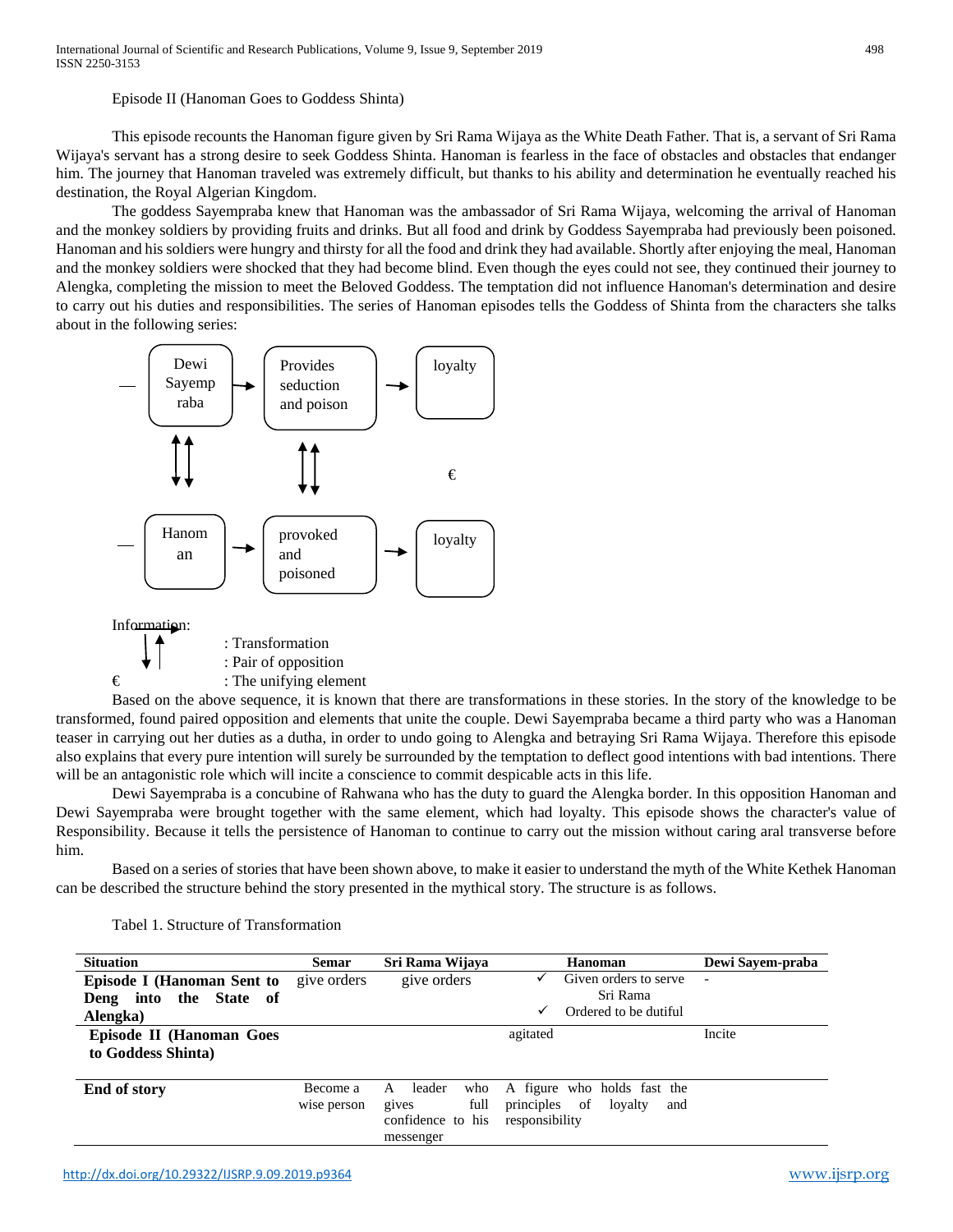This episode sequence shows the stages of Hanoman Si Kethek Putih's journey in carrying out Sri Rama Wijaya's order to save Dewi Shinta. In this structure it can be seen that the existence of Hanoman figures cannot be separated from Semar, Sri Rama Wijaya and, Dewi Sayemprada.

So it can be concluded that the position between Sri Rama Wijaya, Hanoman and Dewi Sayemprada based on the binner triangle and vowel-consonants according to Levi Strauss is as follows (Sarmini, 2002):

Skema 1)

 Hanoman Sri Rama (+)………(-)Dewi Sayemprada (-)

Skema 2)



#### **REFERENCES**

Affandi, Rifki. (2011). Integrasi Pendidikan Karakter dalam Pembelajaran Ips di Sekolah Dasar. Jurnal Pedagogia Vol 1 No 1 Desember 2011 halaman 85-98. Ahimsa-Putra,Hedi Shri. (2012). Structuralisme Levi-Strauss : Mitos dan Karya Sastra. Yogyakarta: Galang Press

- Asmoro, Purbo,. Soetarno. (2005). Kehadiran Naskah Pedalangan Karya Tristuti Rahmadi Suryasaputra Dalam Pertunjukan Wayang Kulit Gaya Surakarta. Jurnal Humanika 2005 XVIII (3). Diunduh dari http://i-lib.ugm.ac.id/jurnal/detail.php?dataId=399
- Emerson, Kathrin Anne. (2018). Pembaharuan Wayang Untuk Penonton Terkini (Gaya Pakeliran Garap Semalam Sajian Dramatik Ki Purbo Asmoro 1989-2017). Surakarta : ISI Press

Gibran, M.K. (2015). The Tradition of Tabuik in the City of Pariaman. Jom Fisip, 2(2).

Hadi, Amirul dan Haryono. (2007). Metodologi Penelitian Pendidikan. Bandung : CV Pustaka Setia

Kementrian Pendidikan Nasional Badan Penelitian dan Pengembangan Pusat Kurikulum. (2010). Bahan Pelatihan Penguatan Metodologi Pembelajaran Berdasarkan Nilai-Nilai Budaya Untuk Membentuk Daya Saing Dan Karakter Bangsa. Pengembangan Pendidikan dan Karakter Bangsa. (Jakarta: Kemendiknas, 2010)

- Kementrian Pendidikan Nasional Badan Penelitian dan Pengembangan Pusat Kurikulum. (2010). Bahan Pelatihan Penguatan Metodologi Pembelajaran Berdasarkan Nilai-Nilai Budaya Untuk Membentuk Daya Saing Dan Karakter Bangsa. Pengembangan Pendidikan dan Karakter Bangsa. (Jakarta: Kemendiknas, 2010) Levi-Strauss, Claude. (2009). Antropologi Struktural.terjemahan oleh Ninik Rochani Sjams. Yogyakarta: Kerasi Wacana
- Lickona, Thomas. (2013). Educating For Character. New York: Bantam Book (2009) diterjemahkan oleh Lita S. Pendidikan Karakter Panduan Lengkap Mendidik Peserta didik Menjadi Pintar dan Baik. Bandung : Nusa Media (cetakan ke IV, 2018)
- Ma, Wenping. (2017). Three Problems Noticeable for Patriotism Teaching. 2nd International Conference on Contemporary Education, Social Sciences and Humanities (ICCESSH 2017). Issn: 2352-5398. Isbn : 978-94-6252-351-7. url: http://dx.doi.org/10.2991/iccessh-17.2017.37. doi : 10.2991/iccessh-17.2017.37. publisher:Atlantis Press.
- Ramly, Mansyur. (2010). (Kepala Badan Penelitian dan Pengembangan Pusat Kurikulum Kementrian Pendidikan Nasional). "Bahan Pelatihan Penguatan Metodologi Pembelajaran Berdasarkan Nilai-Nilai Budaya Untuk Membentuk aya Saing Dan Karakter Bangsa" Jakarta.
- Rusman. (2012). Model-Model Pembelajaran. Jakarta : PT.Raja Grasindo Persada
- Sarmini. (2002). Makna Mitos Dewa Ruci Sebuah Analisis Struktural –Hemeneutik. Jurnal Prasasti. No 47 Tahun XII. Surabaya : FPBS Unesa.
- Sayuti, S. A. (2010). Kearifan Lokal dalam Konteks Pendidikan Karakter "Pendidikan Karakter Berbasis Kearifan Lokal untuk Menghadapi Tantangan Global"..Makalah Seminar Nasional Dies Natalis UNY. Yogyakarta: Lemlit UNY
- Sugiarto, Danis. (2010, Mei 10). Wayang Keroncong. Buletin Tjroeng Gelagak Jiwa Nusantara: Buletin Musik Keroncong. Di unduh dari
	- http://www.tjroeng.com/?p=502 diakses 6 November 2018 pukul 20.09 WIB

Sumaryono, E. (1999). Hermeneutik: Sebuah Metode Filsafat. Yogyakarta : Penerbit Kanisius.

Suryobroto. (1988). Psikologi Pendidikan. PT Prima Karya. Jakarta.The U.S Departement Of Education. (2005). Education In The United States A Brief Overview.

U.S: ED. Pubs. Education Publications Center. Diunduh dari

[https://r.search.yahoo.com/\\_ylt=AwrWnaPyzLNcwwIAGRQPxQt.;\\_ylu=X3oDMTByYnR1Zmd1BGNvbG8DZ3ExBHBvcwMyBHZ0aWQDBHNlYwNz](https://r.search.yahoo.com/_ylt=AwrWnaPyzLNcwwIAGRQPxQt.;_ylu=X3oDMTByYnR1Zmd1BGNvbG8DZ3ExBHBvcwMyBHZ0aWQDBHNlYwNzcg--/RV=2/RE=1555316083/RO=10/RU=https%3a%2f%2ffiles.eric.ed.gov%2ffulltext%2fED497134.pdf/RK=2/RS=_JnYMU7QhbfmNEmhUYHwMBcXcGE-) [cg--](https://r.search.yahoo.com/_ylt=AwrWnaPyzLNcwwIAGRQPxQt.;_ylu=X3oDMTByYnR1Zmd1BGNvbG8DZ3ExBHBvcwMyBHZ0aWQDBHNlYwNzcg--/RV=2/RE=1555316083/RO=10/RU=https%3a%2f%2ffiles.eric.ed.gov%2ffulltext%2fED497134.pdf/RK=2/RS=_JnYMU7QhbfmNEmhUYHwMBcXcGE-)

[/RV=2/RE=1555316083/RO=10/RU=https%3a%2f%2ffiles.eric.ed.gov%2ffulltext%2fED497134.pdf/RK=2/RS=\\_JnYMU7QhbfmNEmhUYHwMBcXcG](https://r.search.yahoo.com/_ylt=AwrWnaPyzLNcwwIAGRQPxQt.;_ylu=X3oDMTByYnR1Zmd1BGNvbG8DZ3ExBHBvcwMyBHZ0aWQDBHNlYwNzcg--/RV=2/RE=1555316083/RO=10/RU=https%3a%2f%2ffiles.eric.ed.gov%2ffulltext%2fED497134.pdf/RK=2/RS=_JnYMU7QhbfmNEmhUYHwMBcXcGE-) [E-](https://r.search.yahoo.com/_ylt=AwrWnaPyzLNcwwIAGRQPxQt.;_ylu=X3oDMTByYnR1Zmd1BGNvbG8DZ3ExBHBvcwMyBHZ0aWQDBHNlYwNzcg--/RV=2/RE=1555316083/RO=10/RU=https%3a%2f%2ffiles.eric.ed.gov%2ffulltext%2fED497134.pdf/RK=2/RS=_JnYMU7QhbfmNEmhUYHwMBcXcGE-)

#### Wibowo, A. (2012). Pendidikan Karakter Strategi Membangun Karakter Bangsa Berperadaban. Yogyakarta: Pustaka Pelajar.

Zubaedi. (2011). Desain Pendidikan Karakter: Konsepsi dan Aplikasinya dalam Lembaga Pendidikan. Jakarta : Kencana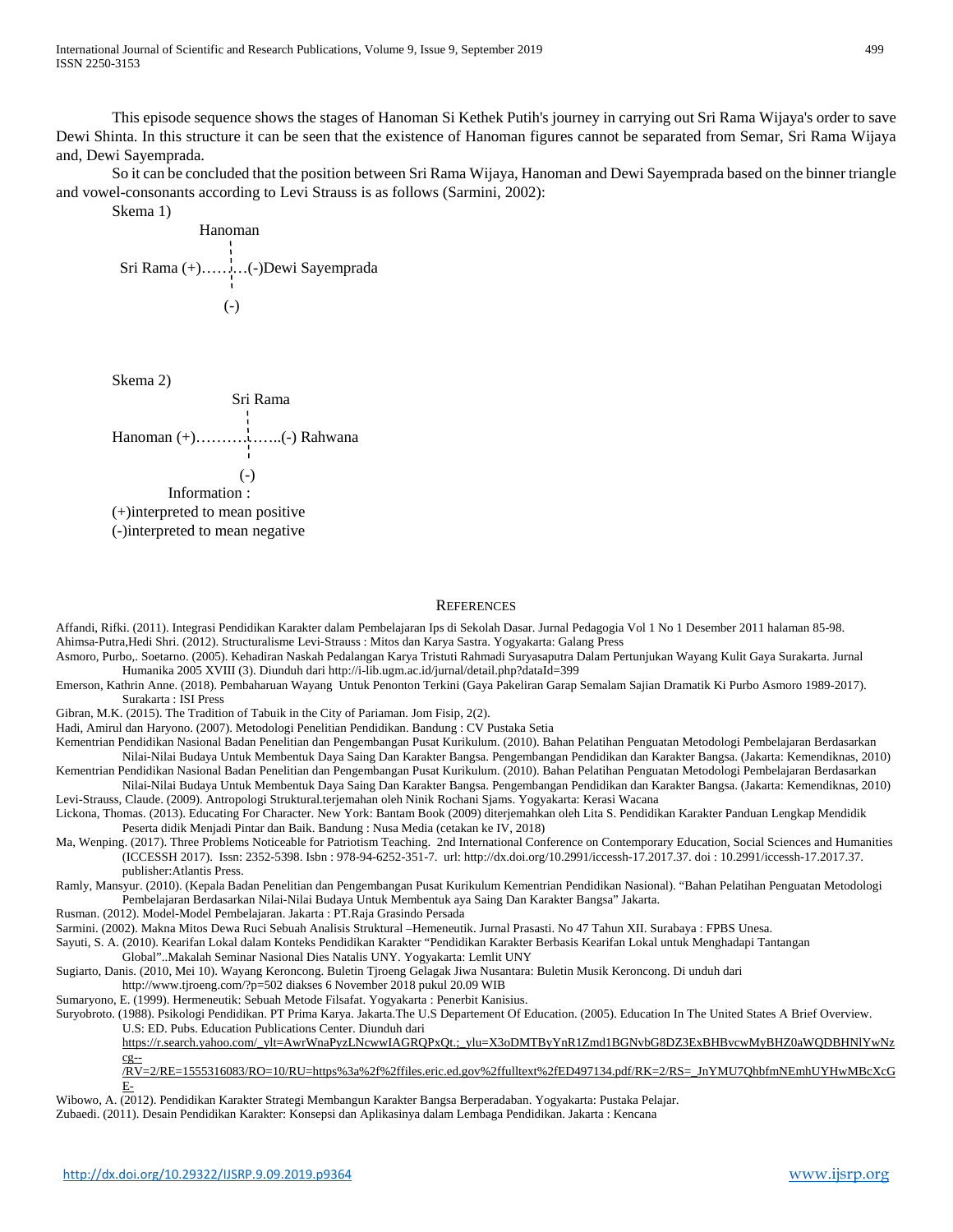# **AUTHORS**

**First Author** – Wiwit Maharesti, Post Graduate, State University of Surabaya. Indonesia. wiwit.17070885414@mhs.unesa.ac.id **Second Author** – Sarmini, Professor, State University of Surabaya. Indonesia. Sarmini@unesa.ac.id. **Third Author** – M. Jacky, Lecturer , State University of Surabaya. Indonesia. jacky@unesa.ac.id.

**Correspondence Author** – Wiwit Maharesti, wiwit.17070885414@mhs.unesa.ac.id, wiwit.maharesti@gmail.com, 082242448227.